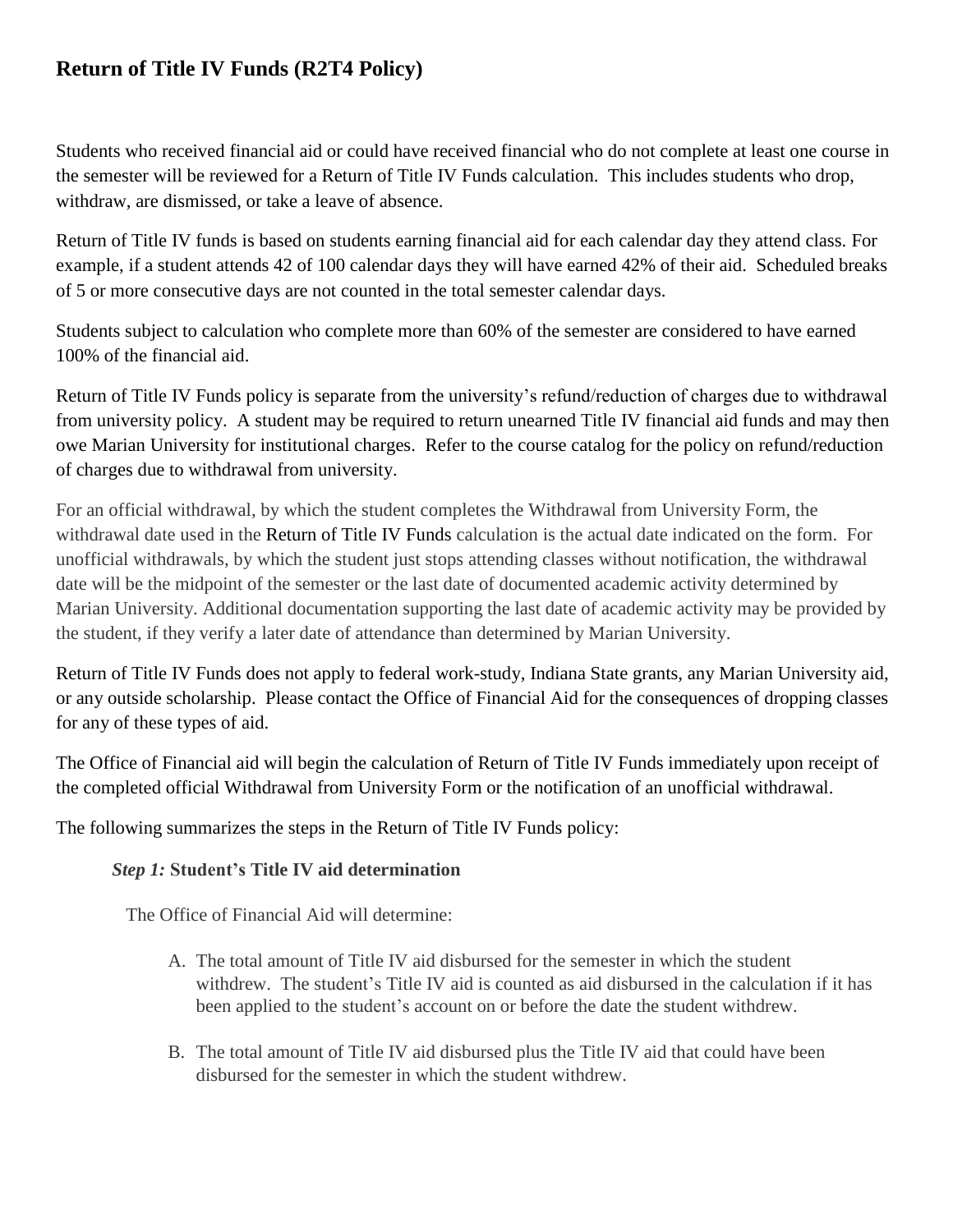#### *Step 2:* **Percentage of Title IV aid earned**

The Office of Financial Aid will calculate the percentage of Title IV aid earned as follows:

The number of calendar days completed by the student divided by the total number of calendar days in the semester in which the student withdrew. The total number of calendar days in a semester shall exclude any scheduled breaks of more than five days.

Days Attended **÷** Days in Enrollment Period **=** Percentage Completed

If the calculated percentage completed exceeds 60%, then the student has "earned" all the Title IV aid for the enrollment period.

## *Step 3:* **Amount of Title IV aid earned by the student**

The Office of Financial Aid will calculate the amount of Title IV aid earned as follows:

The percentage of Title IV aid earned (Step 2) multiplied by the total amount of Title IV aid disbursed or that could have been disbursed for the term in which the student withdrew (Steps 1A&B).

Total Aid Disbursed **x** Percentage Completed **=** Earned Aid

## *Step 4: Amount of Title IV aid to be disbursed or returned*

- If the aid already disbursed equals the earned aid, no further action is required.
- If the aid already disbursed is greater than the earned aid, the difference must be returned to the appropriate Title IV aid program.

Total Disbursed Aid **–** Earned Aid **=** Unearned Aid to be Returned

 If the aid already disbursed is less than the earned aid, then Office of Financial Aid will calculate a post-withdrawal disbursement.

The order of return of any federal aid funds is as follows:

- Federal Direct Loan Unsubsidized
- Federal Direct Loan Subsidized
- Federal Perkins Loans
- Federal Direct Grad PLUS Loans
- Federal Direct Parent PLUS Loans
- Federal Pell Grant
- Federal Supplemental Educational Opportunity Grant (FSEOG)
- **•** TEACH Grant

After a Return of Title IV Funds calculation is performed, the student will receive a revised award letter from the Office of Financial Aid and a revised billing statement from the Business Office. Marian University will